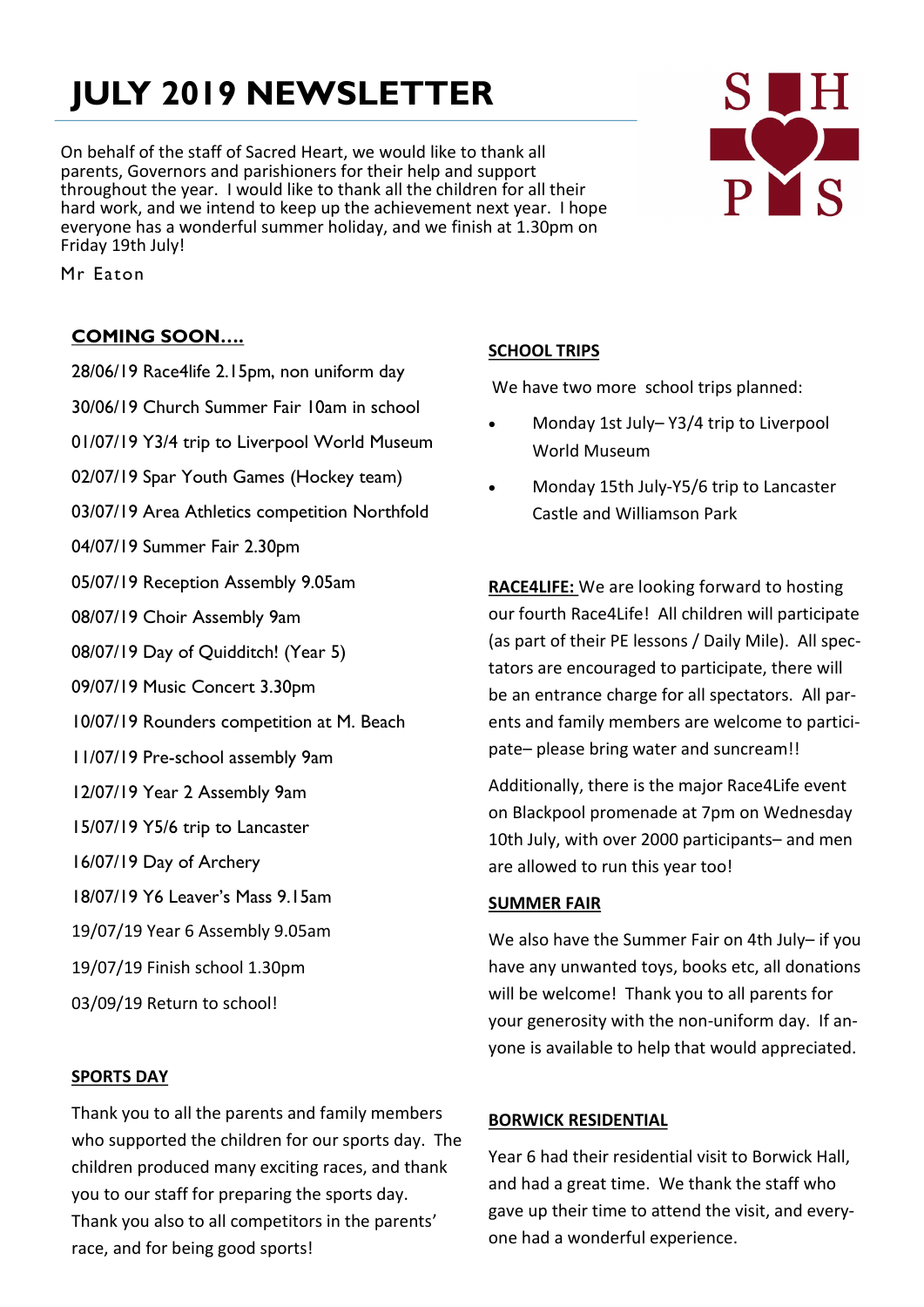#### **JULY 2019 NEWSLETTER**

#### **Y5/6 GIRLS' FOOTBALL**

Well done to our children competing in the football league for the school. They have competed well against the other local schools, with some excellent performances– I hope the children continue to play at high school, and take inspiration from our Lionesses!

#### **DAY OF YOGA, ARCHERY AND QUIDDITCH!**

We had a day of yoga led by Laura from Little Yogis, and Impact Blackpool are coming in to give our children an archery experience. Year 5 are also having a day of Quidditch!

#### **SPORTING COMPETITIONS**

We are competing in several upcoming tournaments, including girls' football matches, the Lancashire Finals for Hockey, Athletics and Rounders.

#### **CRICKET**

Congratulations to our girls' cricket team for playing some excellent cricket to finish fourth in the Wyre cricket tournament. Congratulations also to our mixed gender Y5 cricket team, who played well at the Wyre cricket tournament, and tour Y5/6 team who came fourth in their tournament.

#### **Y3/4 TENNIS**

Congratulations to the children in Years 3 and 4 for finishing 6th in the Wyre Tennis Tournament. Thank you to our staff for preparing the children.

#### **Y3/4 GOLF**

Well done to our golf team, who finished 5th at the Wyre Tri-golf tournament.

#### **MUSIC CONCERT**

Our summer music concert is on Tuesday 9th July from 3.30pm, for all of Years 3 and 4, and individual musicians.

#### **WORK AROUND SCHOOL**

We are looking at changing our lights to low-energy LED lights. We have already started with a few rooms, and the running costs have lowered substantially already.

#### **PHOTOGRAPHS: We can no longer allow photographs and videos to be taken during any performances, including any concert, assembly, sports day or Nativities.**

Thank you to everyone for their understanding with this issue. This does allow the audience to relax and enjoy the performances more!

#### **This also includes the Leavers' Assembly.**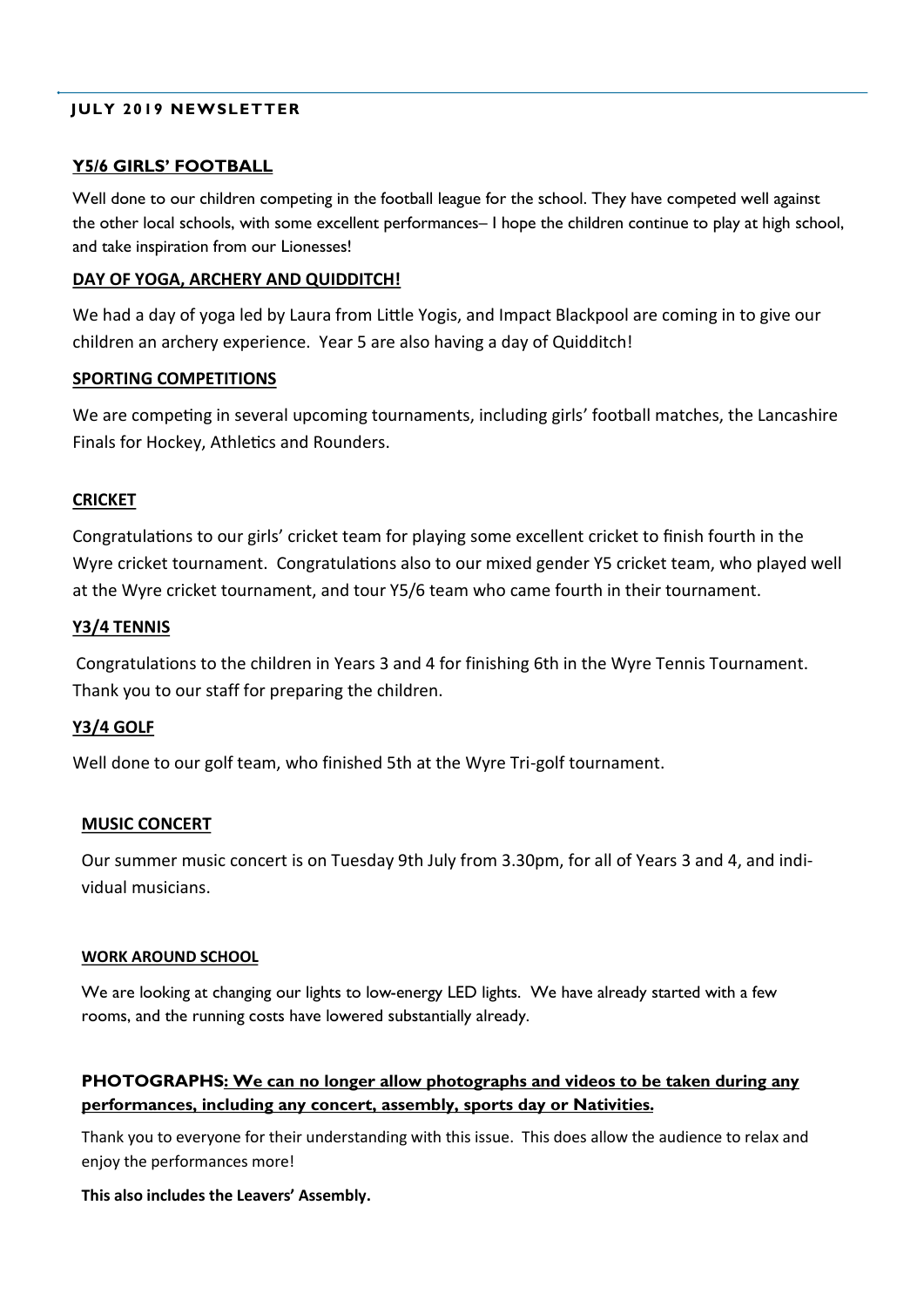# OTHER SCHOOL NEWS

# **BREAKFAST AND AFTER SCHOOL CLUB**

If you need childcare before or after school, please see the school office, or ring Mrs Porter direct on 07538924508. We have extended opening until 6pm. The cost of the morning session is  $£2.75$  and the after school session is £5.50. Bookings must be made at least 24 hours in advance, and cancellations fees now strictly apply.

The Breakfast Club is open from 7.30am until school time, and children receive food and drinks at both the breakfast and after school clubs. The children also get access to our new TV / Relax room!

# **ABSENCES AND APPOINTMENTS**

In addition to no longer being allowed to authorise holiday absences, we are now expected to see evidence of appointments, if your child requires a medical appointment during school time. Please contact school before 9.30 a.m. if your child is absent, otherwise the absence could be deemed unauthorised.

# **REMINDERS**

Articles of jewellery are not allowed in school, as they could cause injury to the wearer or another person. **Earrings** have been a constant source of argument and injury in the past. The Local Authority bans them for P.E. and swimming. The Governors of this school have ruled that **no jewellery, other than a wrist watch, can be worn in school. Shoes must be worn as standard uniform. Nail varnish is also not be worn by children.**

# **LOST PROPERTY**

Please can all property and clothing belonging to your children have their names written or sewn in.

# **HAIR**

Please use plain hair bands and clips for children's hair, fashion bows or headbands are not part of our school uniform. At Sacred Heart, Mohican hairstyles and shaved patterns into hair are not acceptable.

#### **MEDICINES**

Please make sure that the medicines permission form has been completed if your child needs prescribed medicine in school. If you need a form (for prescribed medicines only), please contact the school office or see Mrs. Bowden

# **ADMISSIONS FOR FUTURE YEARS**

If you would like to add your child to the admissions list, please see Mrs Porter or Mrs Bird. If you have a sibling of a child currently at Sacred Heart, it is still worth registering with us. We also hold registers of interest for 2020 and 2021!

# **FRIENDS OF SACRED HEART**

We are now planning ahead to the Summer Fair, and considering stalls, games and activities for the event.

# **CLASSES FOR SEPTEMBER 2019**

Our children will be having their moving up afternoons, and are aware already who their class teachers will be:

Reception: Mrs Bowden, Year 1 Miss Darville, Year 2 Mrs Wilson, Year 3 Mrs Pagen, Year 4 Miss Bradley, Year 5 Mr Santamera, and Year 6 Mrs Brodrick.